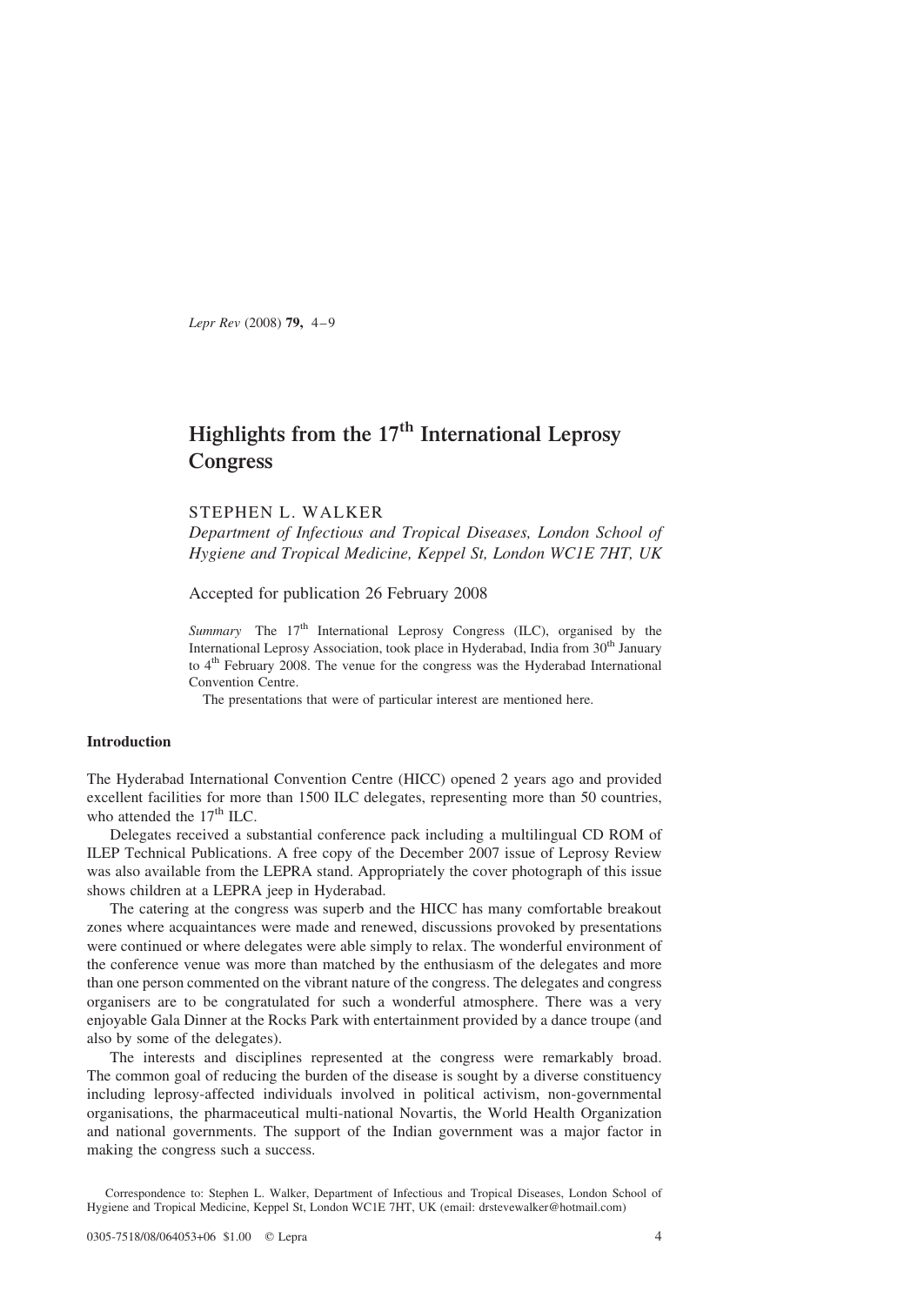$17<sup>th</sup> International Leprosy Congress$  5

Research was presented from a wide range of disciplines – from molecular biology to social anthropology – reflecting the challenges leprosy still poses.

Papers were presented during more than 150 hours of pre-congress workshops, plenary and free paper sessions. Training sessions on topics as diverse as diagnostics and legal issues were also available to delegates.

The congress was eagerly awaited coming, as it did, in the wake of the Indian government announcing in January 2006 that India had reached the elimination target of less than one case per 10,000 population.

The integration of leprosy services into general health care systems is a challenge in maintaining expertise and interest in the disease. The congress inauguration was attended by the Governor of Andhra Pradesh, N.D. Tiwari, who stressed the need for all those involved in combating leprosy to remain vigilant and avoid complacency.

A team of Leprosy Review/London School of Hygiene & Tropical Medicine volunteers attended as many sessions as possible and sought the opinions of other delegates in order to report the presentations of particular interest. Many of the presentations from the plenary sessions are available to view or download from Associazione Italiana Amici di Raoul Follereau (AIFO) website: [http://www.aifo.it/english/resources/online/books/leprosy/](http://www.aifo.it/english/resources/online/books/leprosy/ila-india08/index.htm) [ila-india08/index.htm](http://www.aifo.it/english/resources/online/books/leprosy/ila-india08/index.htm)

## M. LEPRAE GENOME

Stewart Cole gave an invited lecture on the developments in the understanding of the M. *leprae* genome.<sup>[1](#page-4-0)</sup> The abundance of pseudogenes compared to functional counterparts within the genome of  $M$ . tuberculosis helps explain the intracellular nature of  $M$ . leprae and its inability to grow in axenic media. The sequence of a Brazilian isolate of M. leprae is almost identical to that of the Indian strain originally sequenced. They differed by 118 single nucleotide polymorphisms. Other studies suggest that leprosy is due to single clone. The phylogeographical hypothesis is that the organism originated in eastern Africa and arrived in other regions following human migrations.

Diana Williams presented data showing that a large number of pseudogenes are transcribed but remain phenotypically silent.<sup>[2](#page-4-0)</sup>

#### GENETIC SUSCEPTIBILITY

The large study of the isolated and genetically homogeneous Prato community in the state of Parà, Brazil is underway and was described by Marcelo Mira. Combining the detailed pedigree information obtained, with data from genetic studies may yield further insights into host susceptibility to  $M.$  leprae.<sup>[3](#page-4-0)</sup>

#### IMMUNOLOGY, MOLECULAR BIOLOGY AND DIAGNOSTICS

Sergio Antunes presented work showing that in vitro stimulation of Schwann cells with M. leprae induces matrix metalloproteinase (MMP)-9. The protein staining of MMP-2 and 9 and the MMP inhibitor TIMP-1 varies depending on the presence of inflammation and fibrosis.<sup>[4](#page-4-0)</sup>

The plasma levels of the chemokine IP-10 (CXCL10) were increased in Brazilian patients experiencing type 1 reactions compared to matched controls.<sup>[5](#page-5-0)</sup> The use of this as a potential marker of type 1 reaction is being investigated.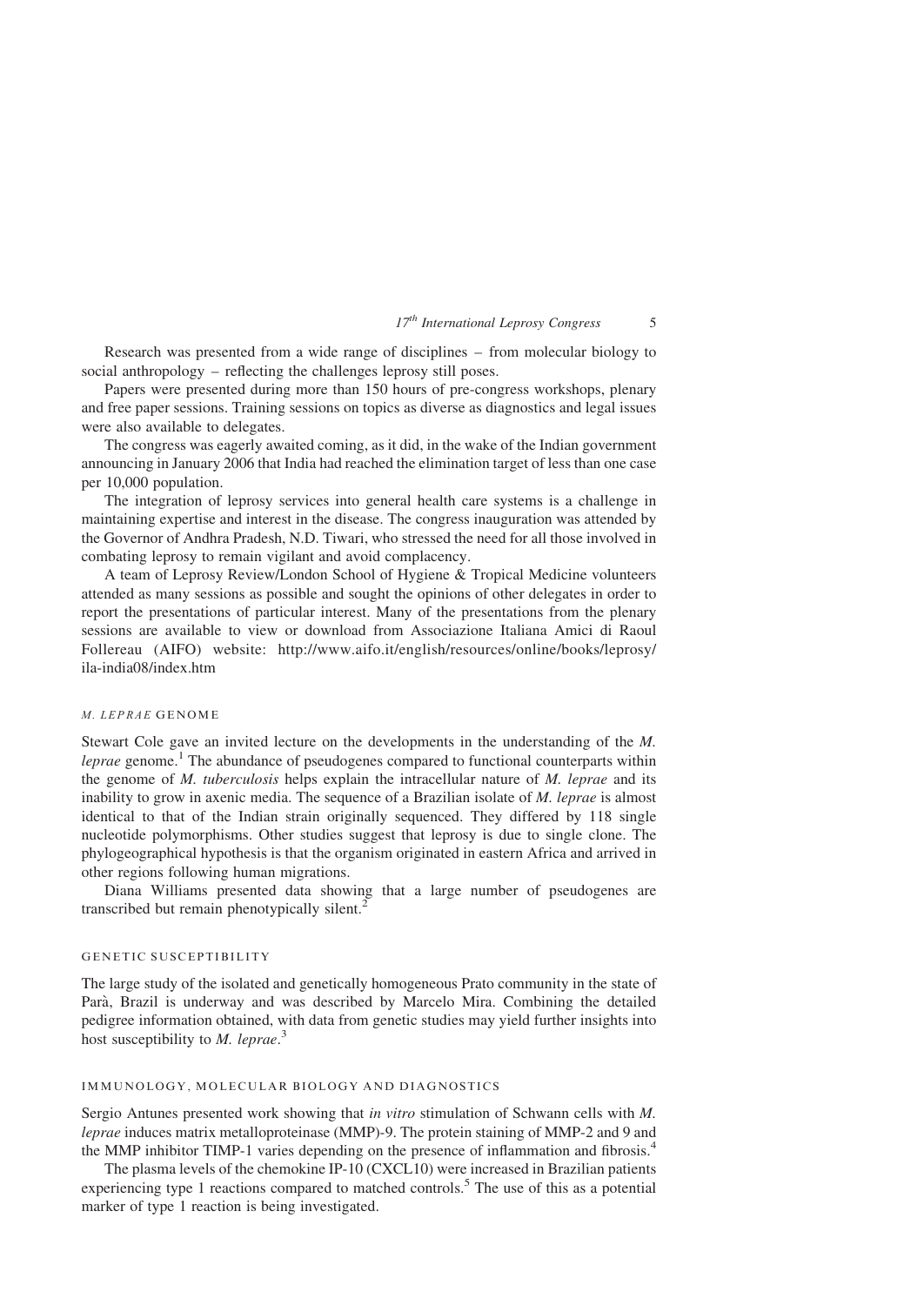## 6 S. L. Walker

Luna Azulay-Abulafia described seven cases of Lucio's phenomenon all of whom had anti-cardiolipin antibodies and responded to treatment with multi-drug therapy (MDT) alone.[6](#page-5-0) She discussed the similarities between Lucio's phenomenon and the antiphospholipid syndrome.

#### ANIMAL MODELS

The renewed interest in the nine banded-armadillo (Dasypus novicemtus) as an animal model following the sequencing of the species' genome was discussed by Richard Truman.<sup>[7](#page-5-0)</sup> The comparison of the human and armadillo genomes is also underway. The armadillo cytokines interferon (IFN)- $\gamma$  and tumour necrosis factor- $\alpha$  have been cloned. The armadillo IFN- $\gamma$ similar to its human counterpart did not induce the killing of intracellular mycobacteria.<sup>[8](#page-5-0)</sup>

#### LEPROSY AND HIV

A plenary session was devoted to M. leprae and HIV co-infection. Annemieke Geluk suggested that site specific differences in T cell responses (between lung and nerve) may help explain the different impacts of M. tuberculosis and M. leprae on HIV infected individuals. The clinical experience of leprologists from Brazil, Ethiopia and India of managing leprosy in HIV infected individuals was presented. Case series of leprosy type 1 reactions presenting as immune reconstitution disease (IRD) after the initiation of anti-retroviral therapy were presented. The first report of erythema nodosum leprosum (ENL) presenting as IRD, in a woman with lepromatous leprosy from the Dominican Republic, was presented by Juan Periche Fernandez.<sup>[10](#page-5-0)</sup>

## REACTIONS AND NERVE DAMAGE

The results of nerve function assessments of the INFIR cohort study were presented in several papers. Wim van Brakel and Peter Nicholls demonstrated that changes in sophisticated nerve assessment tools particularly sensory nerve conduction amplitudes occur well before changes in monofilament and voluntary motor testing occur.<sup>[11,12](#page-5-0)</sup> The changes are also predictive of new events of nerve function impairment.<sup>[13](#page-5-0)</sup>

Fatema Khambati presented a study of a cohort from Mumbai and found that changes in nerve conduction studies were useful in detecting nerve function impairment.<sup>[14](#page-5-0)</sup>

The use of thalidomide in the management of ENL was reported in several large uncontrolled case series. The number of patients included in these presentations and the different ways in which thalidomide was used support the need for well designed randomised controlled clinical trials, which will provide better evidence for the role of thalidomide in the management of ENL.

Maria Balagon presented a controlled study of the incidence of ENL in two nonrandomised groups (recruited at different times) of patients receiving 12 and 24 months of multibacillary (MB) MDT.<sup>[15](#page-5-0)</sup> The group treated for 12 months were almost twice as likely to have ENL. This group was far more likely to have more severe ENL. They attribute this to the loss of the protective effect of clofazimine.

Policy makers will need to be cognisant of such data particularly with respect to uniform MDT in which all patients (both paucibacillary and MB) will be treated with just 6 months of rifampicin, dapsone and clofazimine.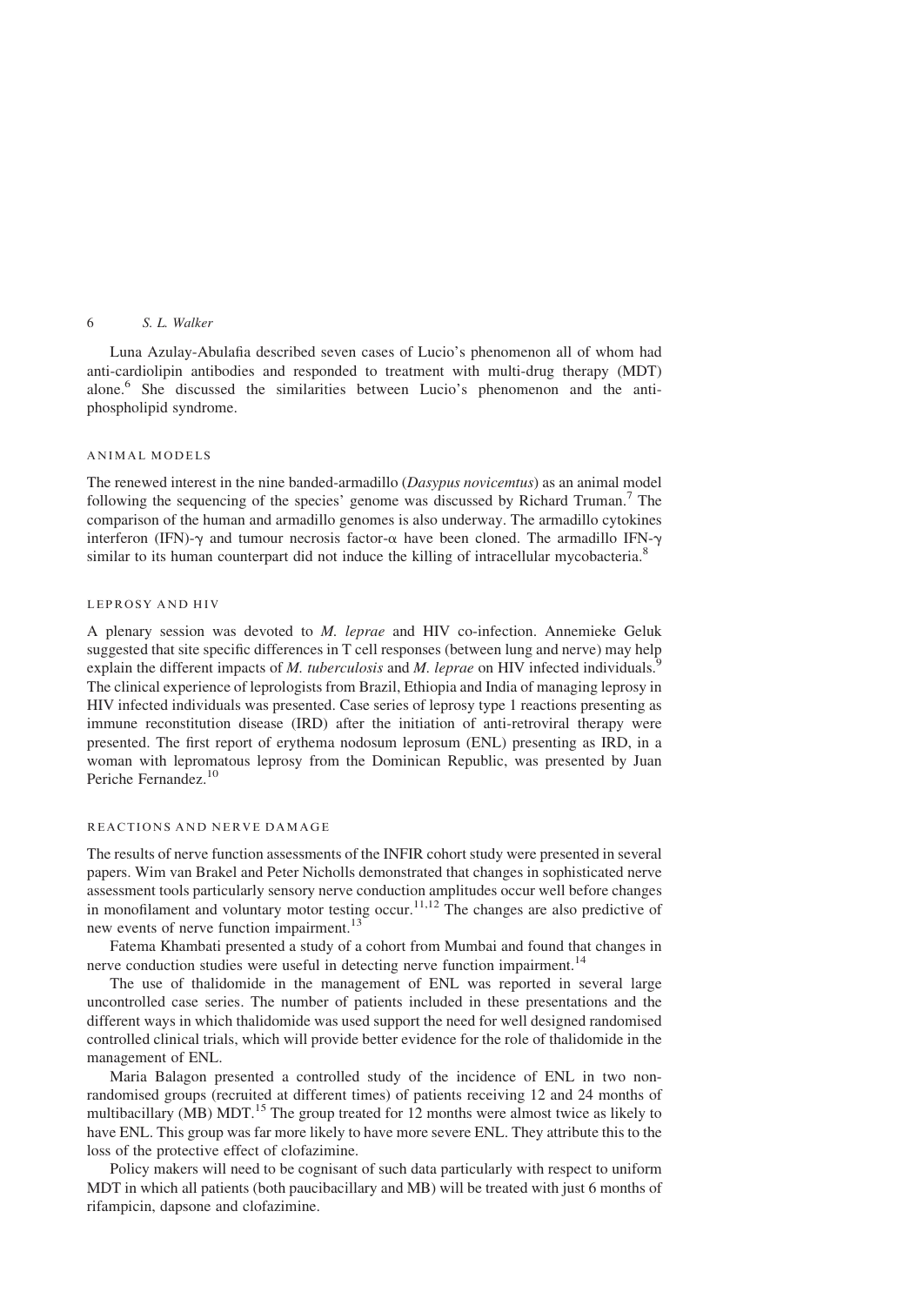$17<sup>th</sup> International Leprosy Congress$  7

#### PAIN

Patrick Stump presented a study of 50 patients who complained of pain during leprosy reactions.[16](#page-5-0) Pain was common and often chronic. There was a negative impact on quality of life measurements.

The use of carbamazepine to treat neuropathic pain was presented by Dr Pai. Twelve of the 14 patients reported improvement in their symptoms. The discussion provoked by the paper supported the view that neuropathic pain is under reported and that the evidence on which to base effective treatment is lacking. $17$ 

#### MULTI-DRUG THERAPY AND DRUG RESISTANCE

The assessment of uniform MDT (6 months rifampicin, dapsone and clofazimine) is underway but as yet there is no data regarding relapse rates. Patients with MB disease treated with a 6 months MDT regime did not have as much improvement in clinical and histological parameters as those treated for 12 months.<sup>[18](#page-5-0)</sup>

The use of molecular tools for monitoring drug resistance is feasible and simplification of techniques may allow such tools to be used in field laboratory settings.<sup>[19](#page-5-0)</sup>

## EPIDEMIOLOGY

Paul Fine highlighted the difficulties in comparing data from different periods due to the frequent changes in case definitions and the different statistics used to record the burden of disease.[20](#page-5-0) Dr Krishnamurthi discussed the thorny issue of case detection rates and how heavily influenced this statistic is by operational factors.<sup>[21](#page-5-0)</sup>

Data from a collaborative study of the molecular epidemiology of *M. leprae* isolates from a hyperendemic county in China were presented by Varalakshmi Vissa.[22](#page-5-0) Cases within families share similar patterns of variable number tandem repeats in the M. leprae DNA isolated from them. The method used multiple-locus variable-number tandem-repeat analysis which provides a means for tracking the transmission of *M. leprae*.

Preliminary results from Venezuela of increased rates of SNP-type-4 in skin biopsies from cases in hyperendemic regions compared with those taken from individuals from nonhyperendemic  $(< 1$  case/10000 population) regions may have interesting implications for pathogenesis.<sup>[23](#page-5-0)</sup>

## PREVENTION OF DISABILITY (POD)

Hugh Cross emphasised the need for early detection and treatment of leprosy to prevent neuropathy and the risk of disability.<sup>[24](#page-5-0)</sup> There is a need to improve on the limited evidence supporting the use of self-care and footwear interventions in POD. The framework in which POD interventions are provided needs to shift to a model in which affected persons determine the impact of their condition and are supported by health workers.

Abhijit Joshi outlined a cascade model for the training of trainers in self-care and POD, who then go on to train others. This resulted in rapid dissemination of knowledge.<sup>[25](#page-5-0)</sup>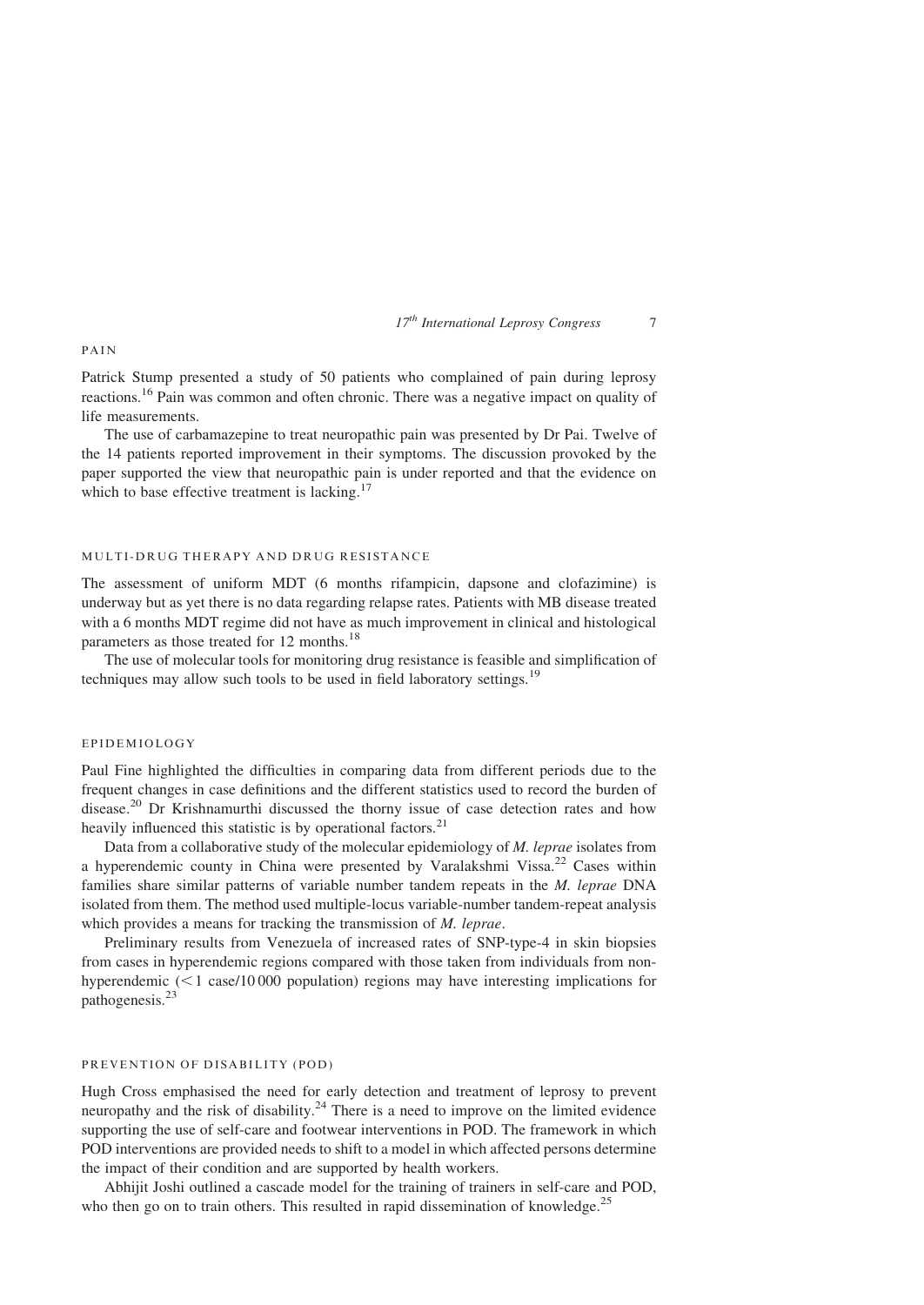## <span id="page-4-0"></span>8 S. L. Walker

#### COMMUNITY-BASED REHABILITATION

Mary Amylike described how community-based rehabilitation projects such as soap making cooperatives in Nigeria have helped many leprosy-affected people. The Common Vocational training Project in Pune, India has links with major corporations.<sup>[26](#page-5-0)</sup> Neela Shah reported that small business loans for income generating schemes continue to be a success.<sup>[27](#page-5-0)</sup>

## HUMAN RIGHTS, SOCIAL ASPECTS AND EMPOWERMENT

Yōhei Sasakawa, the WHO Goodwill Ambassador for the Elimination of Leprosy, stated that society still marginalises leprosy-affected people in denial of their human rights.<sup>[28](#page-5-0)</sup> Doug Soutar emphasised that human rights should not be seen as relating only to health and disability.<sup>[29](#page-5-0)</sup> Natalie Marcal from IDEA Angola described how Women's groups had facilitated empowerment of marginalised leprosy-affected women.

## HEALTH AND HEALTH PROMOTION

Faustino Francisco described how the Telehansen project run by Morhan in Brazil provides an information and advice line with a toll free number. The aim of provision of free access to such information is to promote knowledge of leprosy, aid elimination and reduce stigma.

## Conclusions

The ILC provides a unique forum for the leprosy community to share ideas and develop common goals.

Reducing the burden of leprosy requires continued high quality research to understand: the organism, its interaction with the host, the disease, treatments and how best to institute them, the prevention of disability and how stigma can be eradicated and the human rights of individuals ensured. The adequate funding of such research is essential and this is something that will require sustained advocacy from all stakeholders throughout the next 5 years.

#### Acknowledgements

I am grateful to Indira Kahawita, Saba Lambert, Diana Lockwood and C. Jason McKnight for their help in reporting the highlights of the congress.

## References

- 
- <sup>1</sup> Cole ST. Genomics and the origin of leprosy. *Int Lepr Congr*, 2008 (abstr.); 6.<br><sup>2</sup> Williams DL, Pittman T, Slayden R *et al.* Implications of high level pseudogene transcription in *Mycobacterium leprae. Int Lepr*
- Mira MT. Genetic epidemiology of an isolated leprosy population from northern Brazil. Int Lepr Congr, 2008
- (abstr.); 9.  $4$  Oliveira AL, Teles RM, Sampaio EP *et al.* Metalloproteinases and pure neural leprosy nerve fibrosis. *Int Lepr* Congr, 2008 (abstr.); 89.